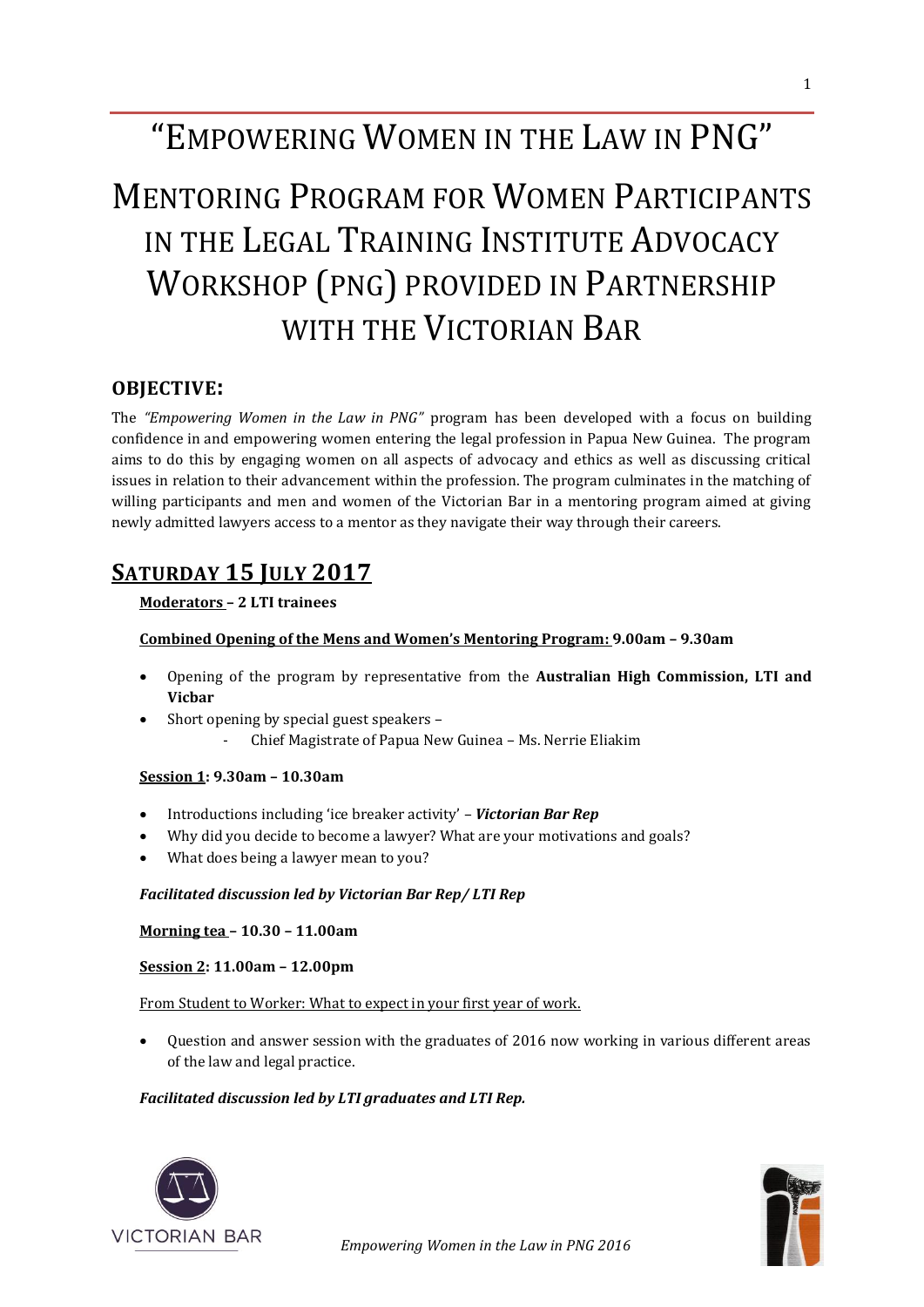#### **Session 3: 12.00pm-12.30pm**

#### Equality in the workplace

• Existing gender equality and social inclusion policies in PNG

#### *Short talk by Mrs* . *Wavuri Komberg, HCM Manager of the LTI*

#### **Session 4: 12.30pm to 1.00pm**

Fostering relationships between senior and junior lawyers and the role of men and women trainees and lawyers in supporting one another –

#### *Facilitated discussion led by The Honourable Justice Hollingworth, LTI graduates from last or previous years.*

**Lunch – 1.00pm – 2.00pm**

#### **Session 5: 2.00pm-3.00pm**

#### Managing Practice, Family and Other Lifestyle Factors

- The burdens of leadership
- Work/Life balance and maintaining family connections.
- Factors affecting lawyers at work: stressors, feeling isolated, exhaustion, drugs and alcohol.
- Supporting your family, friends and colleagues.
- Where to go to find support for yourself.

#### *Facilitated discussion led by Mr Philip Corbett QC, Chair of the Victorian Bar Health and Wellbeing Committee, Vicbar representatives, LTI Representatives*

#### Afternoon Tea: 3.00pm – 3.30pm

Session 6: 3.30pm – 4.30pm

#### Maintaining the focus

- Challenges faced by women in the law (cultural, family, societal and work).
- How to stay strong and maintain your focus how to maintain self-esteem and emotional independence.
- Ethical challenges in legal practice including short ethics hypothetical for discussion.

#### *Open and Inclusive Facilitated discussion by Vicbar Reps and LTI Reps*